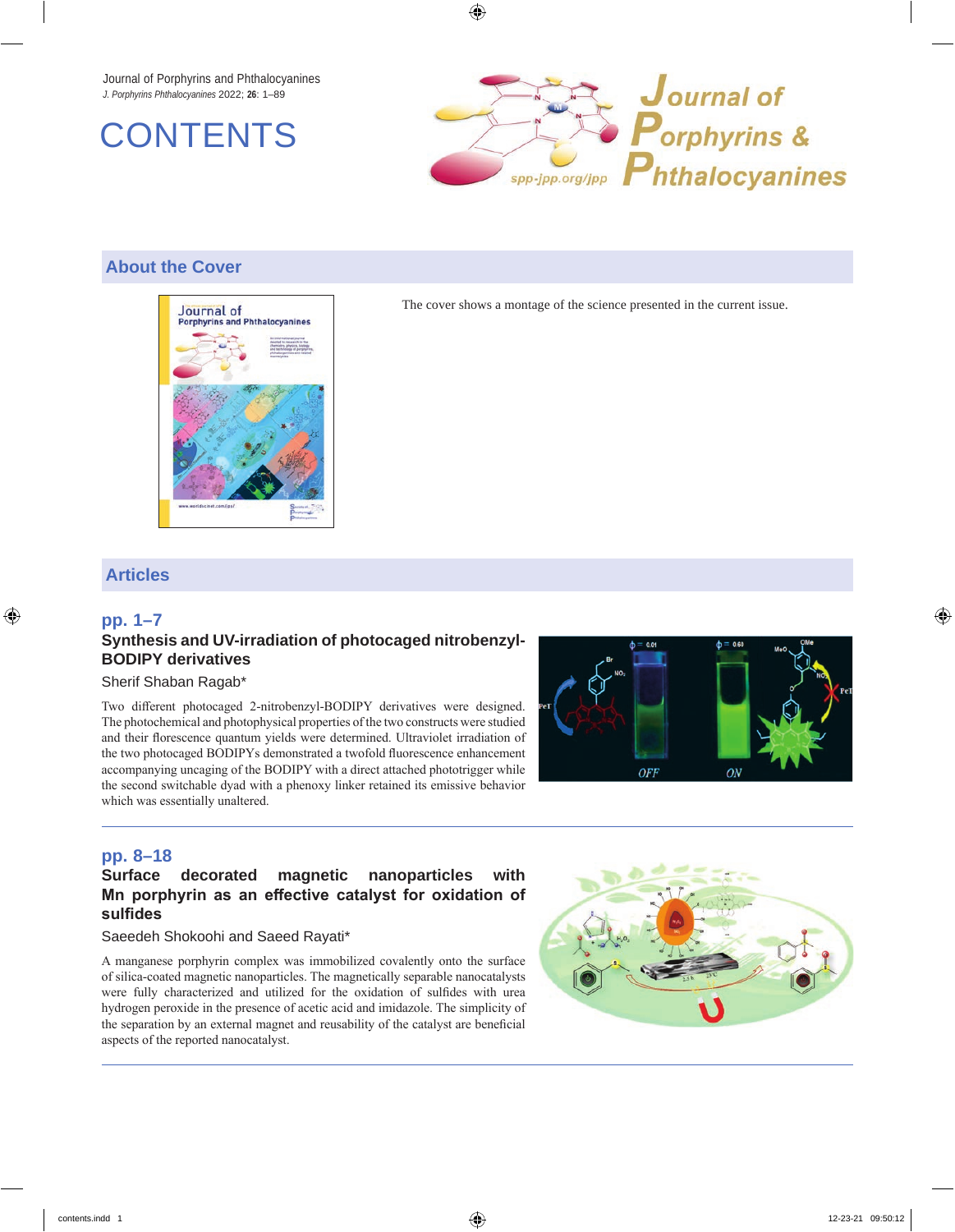# **pp. 19–30**

### **Synthesis and molecular docking studies of Zn(II) phthalocyanines containing anthraquinone moieties as selective ligands for G-quadruplex structures**

#### Mustafa Koç and Nilgün Kabay\*

Two new zinc(II) phthalocyanines, *p***-ZnPc** and *np***-ZnPc**, containing four anthraquinone groups at peripheral and non-peripheral positions were synthesized by cyclotetramerization of 4-((2-(2-((8-chloro-9,10-dioxo-9,10-dihydroanthracen-1-yl) amino) ethoxy) ethyl) thio) phthalonitrile and 3-((2-(2-((8-chloro-9,10-dioxo-9,10-dihydroanthracen-1-yl) amino) ethoxy) ethyl) thio) phthalonitrile. Molecular docking studies were performed using different G-quadruplex and double stranded nucleic acid fragments as possible interaction sites to predict binding ability of the newly synthesized compounds.



# **pp. 31–43**

### **Improving the photodynamic therapy of pyropheophorbide a through the combination of hypoxia-sensitive molecule and infrared light-excited**  d-TiO<sub>2-X</sub> nanoparticles

Chen Yang, Xingchao Wang, Wei Ma, Zhiqiang Wang, Guanghui Tan, Wen Fang\* and Yingxue Jin\*

A tumor therapeutic nanoplatform for improving PDT based on defective  $TiO<sub>2,X</sub>$ was designed and prepared based on consideration that continuous PDT would cause a hypoxic tumor microenvironment (HTM) in which the hypoxia-sensitive drug might be activated to exert its antitumor activities.



## **pp. 44–55**

## **Investigation of different substitutions, structure, charge and multiplicity spin of the iron verdoheme-rat heme oxygenase complex: a DFT study**

Hamideh Tasharofi, Parisa Rajabali Jamaat\* and Maryam Daghighi Asli

Many parameters of the verdoheme–rat heme oxygenase complex structure and their role and function on heme degradation are unknown. In this study, the structure of verdoheme–rat heme oxygenase was studied by density functional theory based B3LYP method and 6-31G basis set. Mulliken and NBO charge and spin calculations show that iron is considered as in a ferrous oxidation state in all of the optimized structures. Assessment of the results provide valuable chemical insight into electronic reorganization during the reactions.

## **pp. 56–64**

#### **A simple route to photodynamic chlorin e6 amide derivatives**

Yang Chen, Yuichi Terazono, Michael Fefer, Jun Liu, Cody B. Gale and Michael A. Brook\*

The simple reaction of acetic anhydride, as both solvent and reagent, with Ce6 leads cleanly to the dianhydride. Addition of amines leads to mixtures of monoand diamides that are readily separated from the reaction residues.